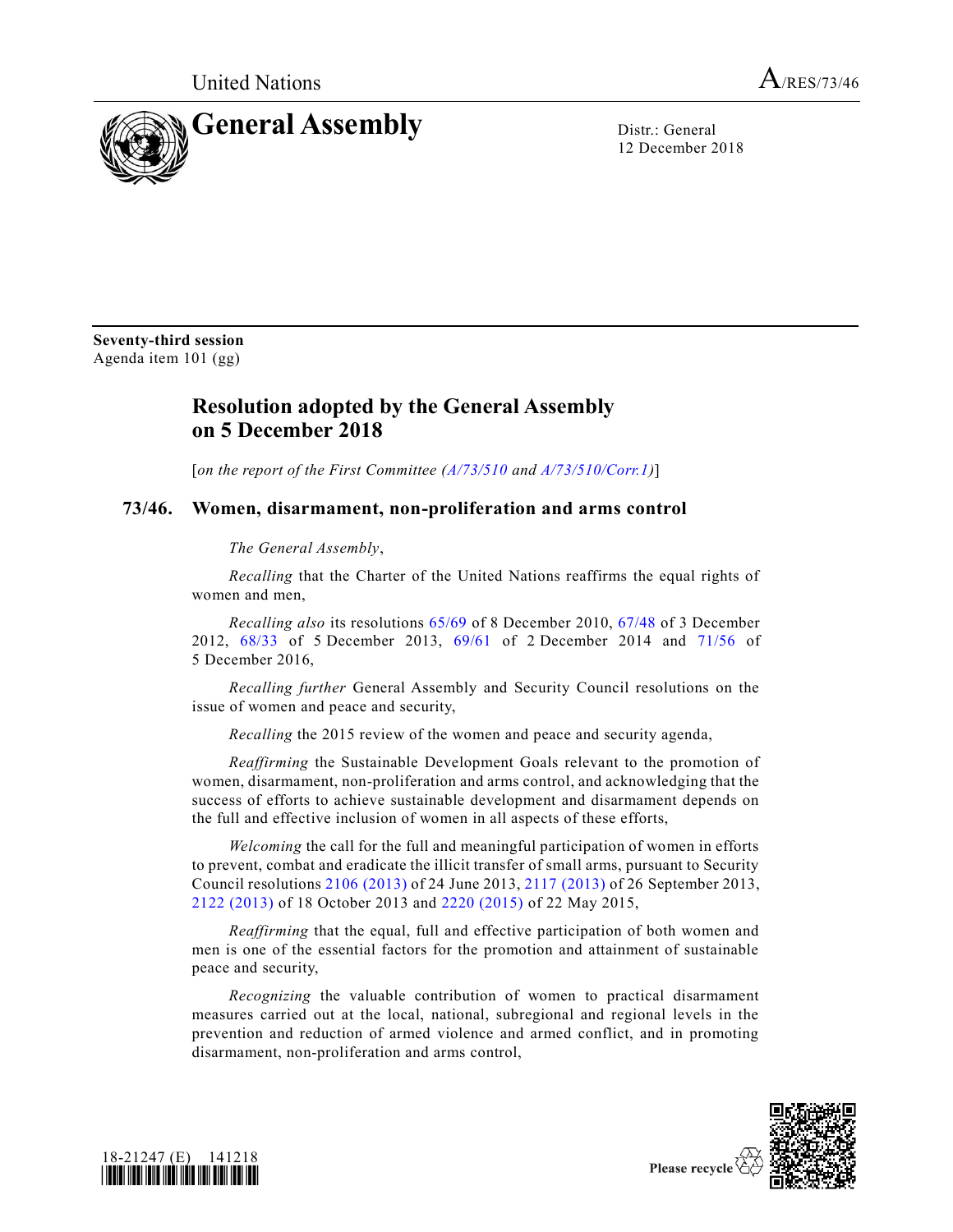*Recognizing also* that the role of women in disarmament, non-proliferation and arms control should be further developed and in particular the need to facilitate the participation and representation of women in policymaking, planning and implementation processes related to disarmament, non-proliferation and arms control,

*Recalling* the entry into force of the Arms Trade Treaty, <sup>1</sup> and therefore encouraging States parties to fully implement all the provisions of the Treaty, including the provisions on serious acts of gender-based violence and on violence against children,

*Noting with appreciation* the efforts of Member States to increase the participation of women in their national and regional coordination mechanisms on disarmament-related matters, including in efforts to prevent, combat and eradicate the illicit trade in small arms and light weapons in all its aspects,

*Recognizing* the important role played by civil society organizations in promoting the role of women in disarmament, non-proliferation and arms control,

1. *Urges* Member States, relevant subregional and regional organizations, the United Nations and the specialized agencies to promote equal opportunities for the representation of women in all decision-making processes with regard to matters related to disarmament, non-proliferation and arms control, in particular as it relates to the prevention and reduction of armed violence and armed conflict;

2. *Welcomes* the report of the Secretary-General on the measures taken by Member States to implement General Assembly resolution [71/56;](https://undocs.org/A/RES/71/56)<sup>2</sup>

3. *Also welcomes* the continuing efforts of the United Nations organs, agencies, funds and programmes to accord high priority to the issue of women and peace and security, and in this regard notes the role of the United Nations Entity for Gender Equality and the Empowerment of Women (UN-Women) in promoting the implementation of all resolutions related to women in the context of peace and security;

4. *Encourages* Member States to better understand the impact of armed violence, in particular the impact of the illicit trafficking in small arms and light weapons on women and girls, through, inter alia, the development of national action plans on women and peace and security and strengthening the collection of data disaggregated by sex and age;

5. *Urges* Member States to support and strengthen the effective participation of women in organizations in the field of disarmament at the local, national, subregional and regional levels;

6. *Calls upon* all States to empower women, including through capacitybuilding efforts, as appropriate, to participate in the design and implementation of disarmament, non-proliferation and arms control efforts;

7. *Encourages* States to seriously consider increasing funding for policies and programmes that take account of the differing impacts of illicit small arms and light weapons on women, men, girls and boys;

8. *Calls upon* all States to develop appropriate and effective national risk assessment criteria to facilitate the prevention of the use of arms to commit violence against women and children;

**\_\_\_\_\_\_\_\_\_\_\_\_\_\_\_\_\_\_**

<sup>&</sup>lt;sup>1</sup> See resolution  $67/234$  B.

 $^{2}$  [A/73/115.](https://undocs.org/A/73/115)